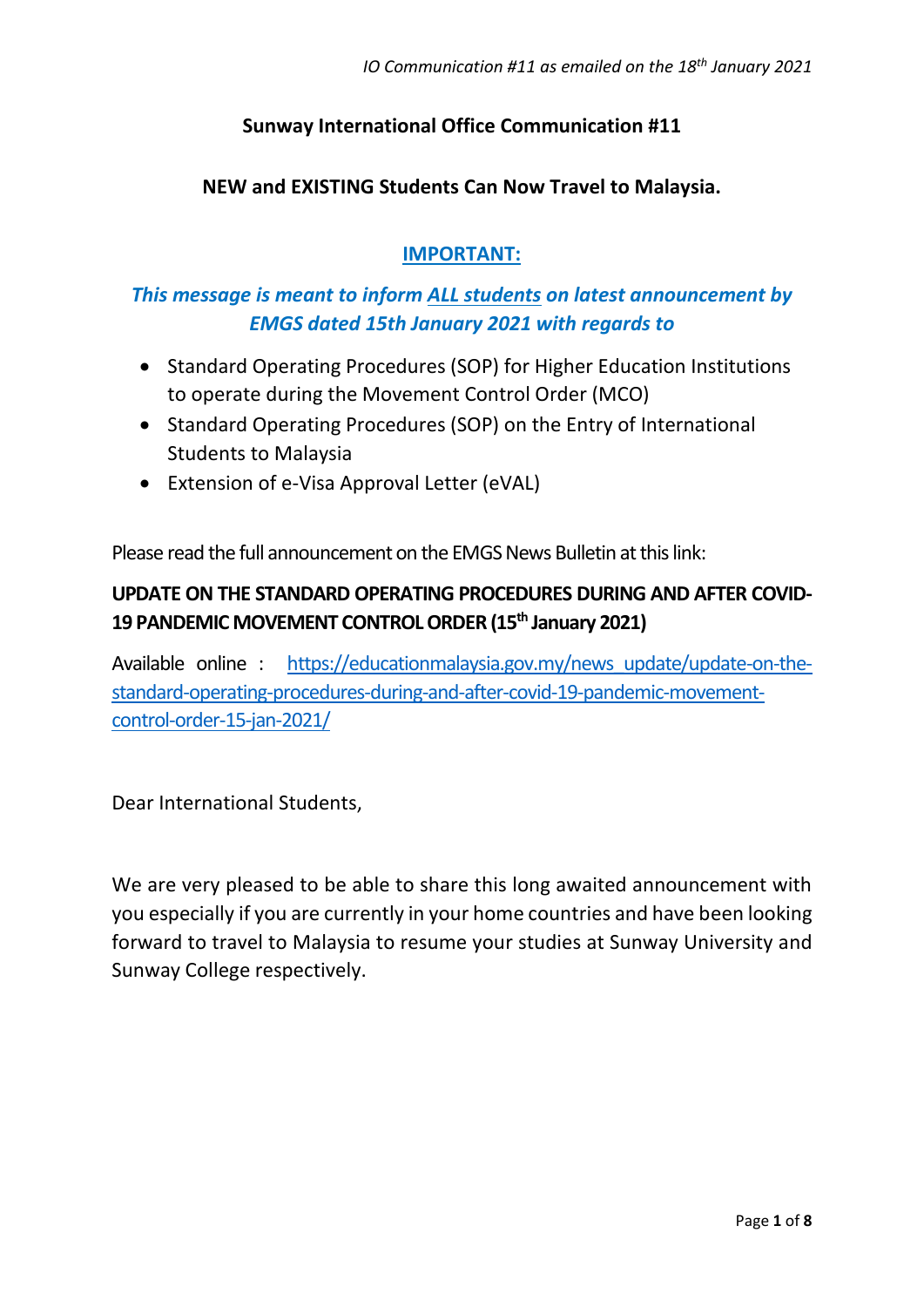# **Standard Operating Procedures (SOP) for Higher Education Institutions to operate during the Movement Control Order (MCO)**

Please refer to Sunway's commitment to a safe campus here : <https://university.sunway.edu.my/covid19>

If you are currently in Malaysia and require permission to return to campus, please request for the Authorization Letter to Travel Across District and Interstate by contacting the International Office at [intwelfare@sunway.edu.my.](mailto:intwelfare@sunway.edu.my)

# **Standard Operating Procedures (SOP) on the Entry of International Students to Malaysia**

### **1. Who can travel to Malaysia?**

ALL international students (except those from the United Kingdom) that you are now ALLOWED to travel to Malaysia to resume your studies.

- All international students both NEW and EXISTING students are now ALLOWED to travel to Malaysia
- Dependent pass holders are NOT ALLOWED to travel to Malaysia
- The earlier travel ban imposed on passport holders from some countries have now been LIFTED.
- Unfortunately, only the United Kingdom is still on the travel ban. If you are from the UK, please get in touch with your respective Programme Leaders for further guidance and support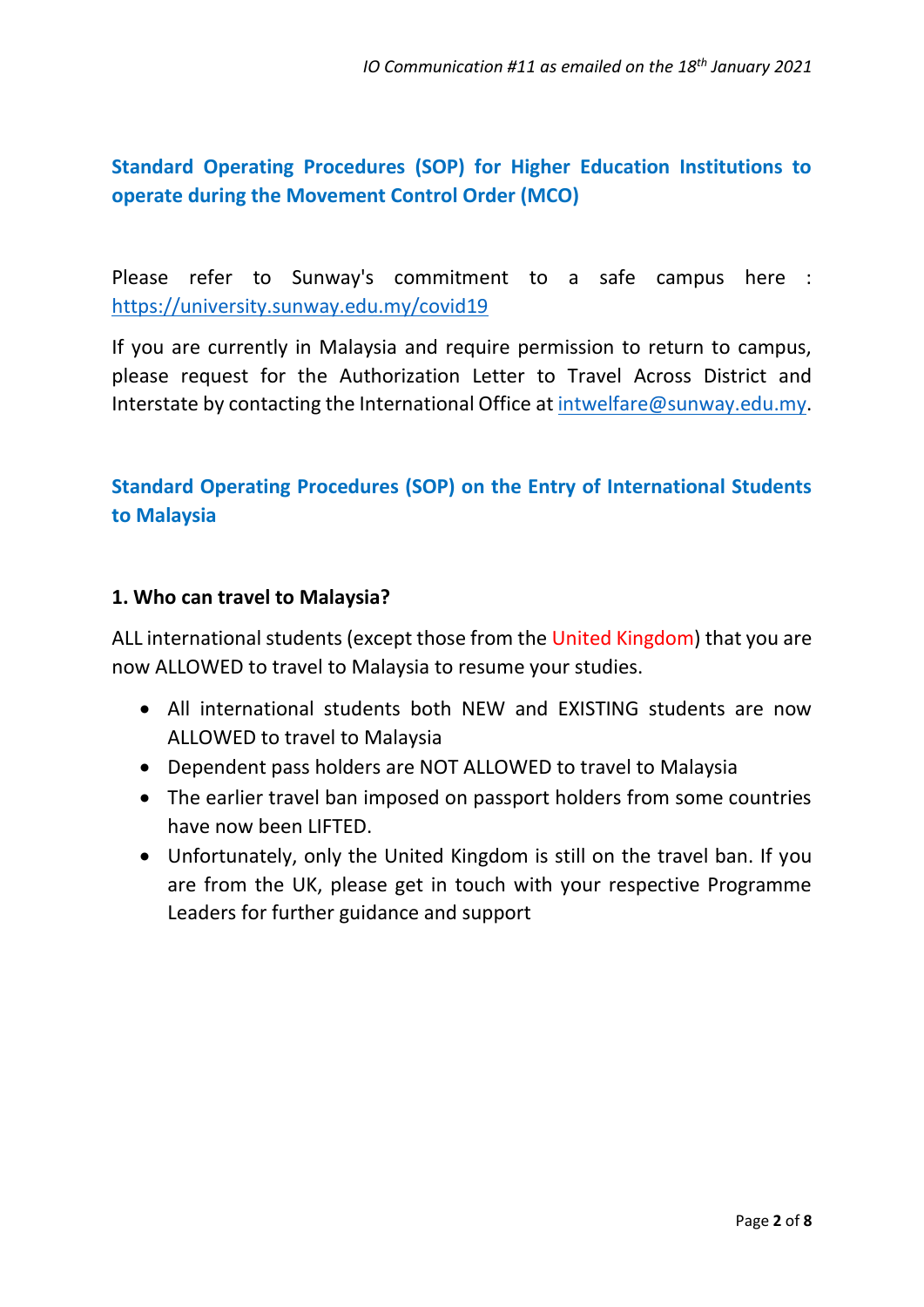### **2. Categories of student type ALLOWED to travel to Malaysia:**

#### *Category 1 : NEW Student*

#### *Definition:*

- Students who have obtained the Electronic Visa Approval Letter (eVAL) but expired due to MCO.
- Students who have submitted application for eVAL but is yet to be approved
- Students who only have EMGS Approval Letter (32% progress status) and yet to receive eVAL.

#### *Important note:*

- The Electronic Visa Approval Letter **(eVAL)** has a 6 months validity. You will be able to renew the eVAL only if you are planning to travel to Malaysia within the next 6 months. To renew your eVAL, please complete the form : <http://bit.ly/reneweVAL>
- Students who received their eVAL before March 2020 will not be receiving the EMGS Approval Letter. If you are in this category, please do not worry as it will not impact your student pass application.
- **EMGS Travel Authorisation (TA)** will be automatically generated for all NEW students. You do not need to apply for this. The TA will be issued with your eVAL.
- Please note that all new students **MUST obtain both** their eVAL and EMGS Travel Authorisation (TA) before travelling to Malaysia. **Please do not make any travel arrangements until you have received these documents**
- Keep track of your application progress and download your documents here:

<https://visa.educationmalaysia.gov.my/emgs/application/searchForm/>

#### *Stages of Student Pass Approval:*

Start of process Application > EMGS Approval Letter > eVAL & EMGS Travel Authorisation (automatic) > travel to Malaysia > complete quarantine > report to International Office > post arrival medical checkup > submission of passport > Student Pass (Student Visa) > End of process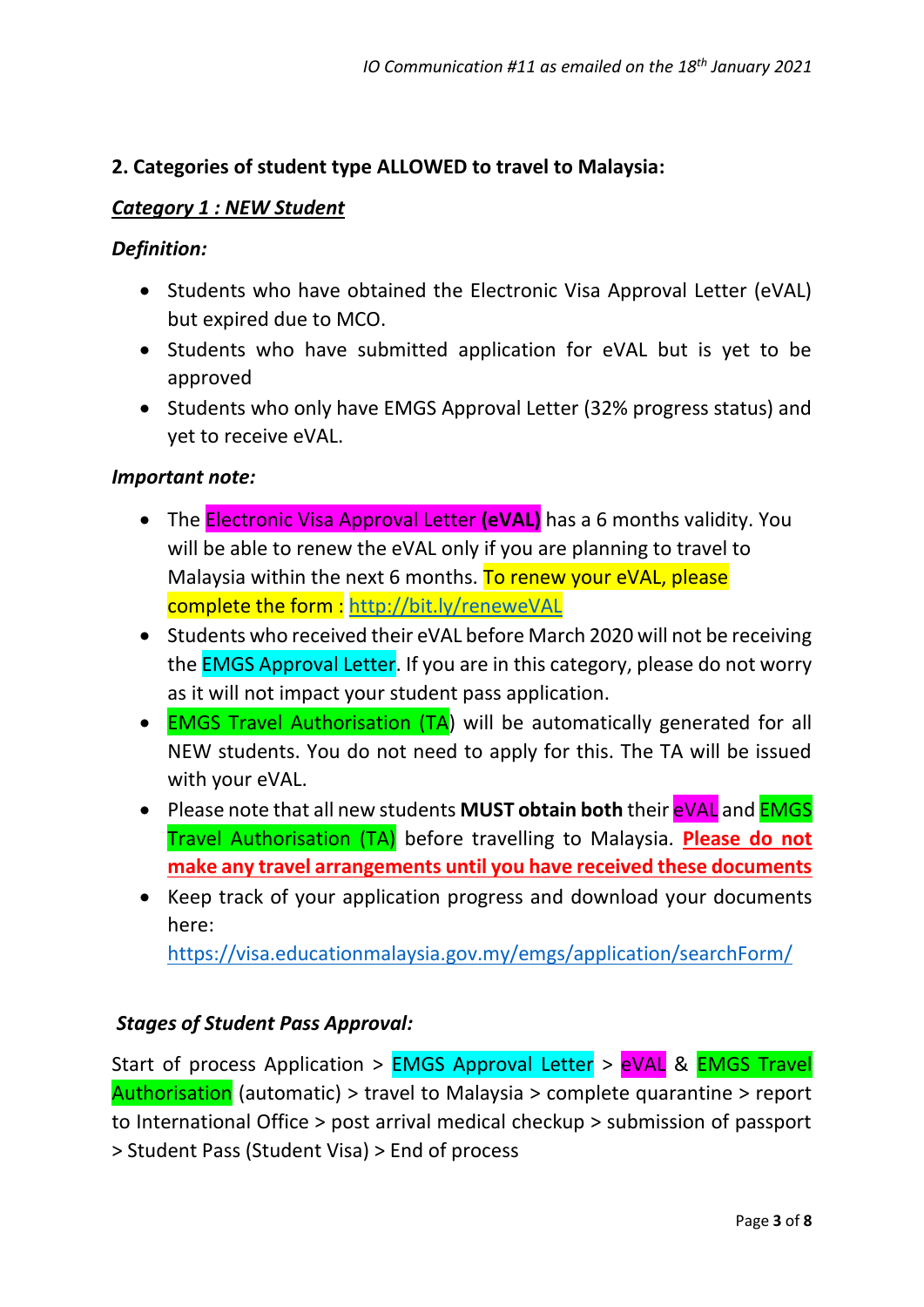#### *Category 2 : EXISTING Student*

#### *Definition:*

- Existing Students are students who are still studying and yet to complete their studies.
- Students who have valid student pass but are stranded at their home country due to the border closure and cannot enter Malaysia
- Students whose student pass expired and wishes to renew their student pass but cannot enter Malaysia due to the border closure

#### **3. I am a new student, I plan to travel to Malaysia in the next 6 months.**

#### **What should I do?**

- If your eVAL has expired, please complete the form to renew eVAL : <http://bit.ly/reneweVAL> . International Office will assist you to renew your eVAL.
- If your eVAL is still valid, please wait for your EMGS Travel Authorisation letter to be uploaded to the EMGS website.
- If you have not received your eVAL, **please wait** for both the eVAL and EMGS Travel Authorisation letter to be uploaded to the EMGS website.
- **Please do not make any travel arrangements until you have received both the eVAL and EMGS Travel Authorisation**.

## **4. I am a new student, I now have my eVAL and my EMGS Travel Authorisation letter. What should I do to travel to Malaysia?**

- Download the eVAL and EMGS Travel Authorisation letter from the EMGS Website. Proceed to complete the Letter of Undertaking & Indemnity (LOU).
- Check if you are required to apply for Single Entry Visa (SEV) here: [https://visa.educationmalaysia.gov.my/guidelines/sev-required](https://visa.educationmalaysia.gov.my/guidelines/sev-required-countries.html)[countries.html](https://visa.educationmalaysia.gov.my/guidelines/sev-required-countries.html)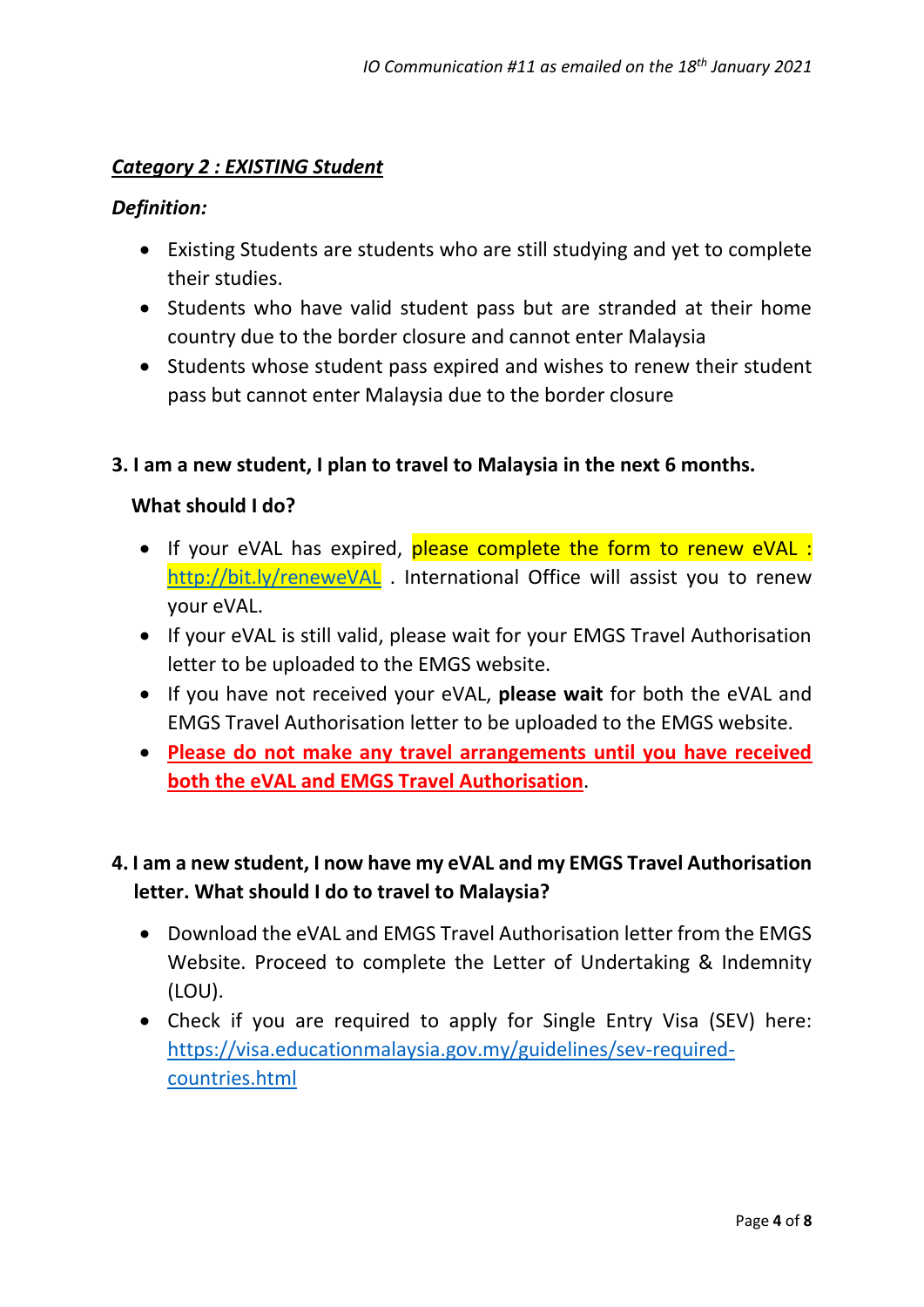- Submit the eVAL, EMGS Travel Authorisation letter, completed Letter of Undertaking & Indemnity (LOU) to the nearest Malaysian Mission. Apply for Travel Notice and Single Entry Visa (SEV) if required.
- Ensure that your airlines gives you the flexibility to change your flight ticket in case there are any delays for the approval process. Please note that the only entry points are KLIA or KLIA2.
- Take the RT-PCR Covid-19 test and ensure that the results are in English. The test validity is 3-days or 72 hours calculated from the time the swab sample is taken.
- Make online payments for the mandatory quarantine and Covid-19 screenings and download the MySejahtera app on your mobile phone.

### **5. I am an existing student, what should I do to travel to Malaysia?**

- Apply for EMGS Travel Authorisation via the EMGS website, once that has been approved download the approval letter from the EMGS Website. Proceed to complete the Letter of Undertaking & Indemnity (LOU) and Apply for Travel Notice from nearest Malaysian Mission. This whole process may take up to at least 30days.
- Ensure that your airlines gives you the flexibility to change your flight ticket in case there are any delays for the approval process. Please note that the only entry points are KLIA or KLIA2
- Take the RT-PCR Covid-19 test and ensure that the results are in English. The test validity is 3-days or 72 hours calculated from the time the swab sample is taken.
- Make online payments for the mandatory quarantine and Covid-19 screenings and download the MySejahtera app on your mobile phone.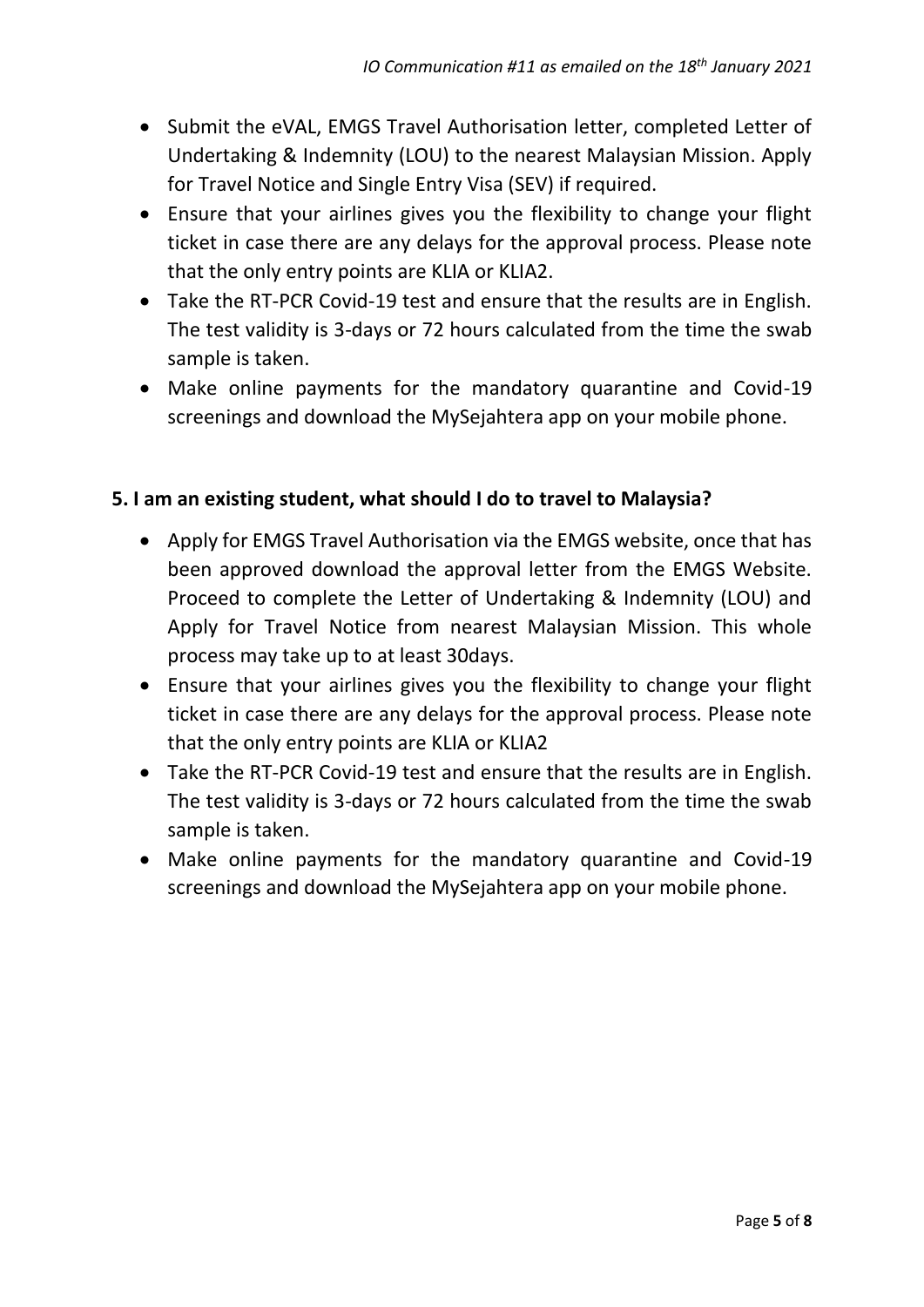### **6. Declare or update your accommodation details.**

- It is **MANDATORY** for you to **declare your accommodation details** to the Malaysian government for better management during the COVID-19 Pandemic.
- If you have not booked or confirm your on campus accommodation, please email them at enquiry residence@sunway.edu.my or visit their website at [https://residence.sunway.edu.my/.](https://residence.sunway.edu.my/) After making your room reservations, please ensure you receive an **email confirmation**. Hurry, spaces are limited!
- If you are an **existing student**, please check and **update** your latest Malaysian address via :

iZone>My Profile>Addresses (Correspondence)>Edit>Save

- **Please fill in the COMPLETE and CORRECT address as this is required to renew your eVAL (new students) and approval of EMGS Travel Authorisation (existing students).**
- Your address should include information in these sequence : *Unit number, Building Name ( Residence Name/ Apartment Name if applicable) , Street Name, City, State and Postcode*

## **7. I already have my own accommodation in Malaysia. Would I be able to undergo the quarantine at my own accommodation?**

No. Students are not be permitted to observe this period at their own homes.

As of the 24th of July 2020, the government has made it mandatory for all travellers including international students arriving in Malaysia to undergo the quarantine period. The quarantine will take place at designated quarantine centres managed exclusively by the National Disaster Management Agency (NADMA) together with the Malaysia Ministry of Health (MOH).

### **8. How long will the quarantine period be?**

10-days (without valid RT-PCR results upon arrival) or 7-days (with valid RT-PCR results upon arrival).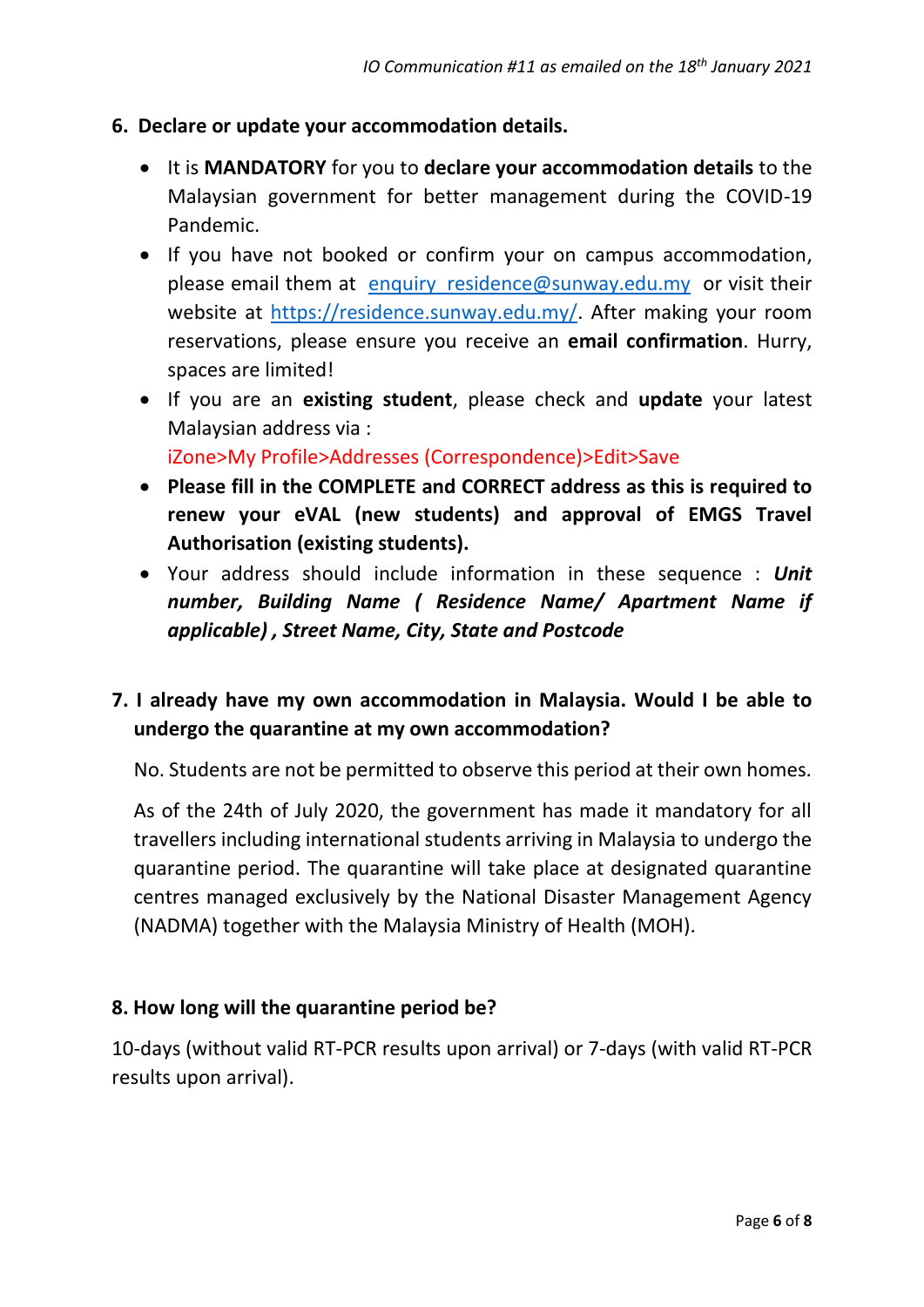# **9. I am unable to obtain the PT-PCR results within 72-hours of my departure. Can I still travel to Malaysia?**

Yes, you may still travel to Malaysia. We understand that there may be logistical constraints for the test results to be obtained on time, a student arriving with an expired test result will still be permitted to enter Malaysia. However, the RT-PCR Covid-19 test will be repeated upon arrival based on the advice of the health officer in charge at the entry point.

## **10. How much is the quarantine and Covid-19 screening test?**

Kindly note that all fees imposed by the Government of Malaysia including the COVID-19 detection test, quarantine cost, and hospital admittance fee (if required) must be borne by the international student.

| <b>CHARGES FOR COVID-19 SCREENING TEST AT</b>      |                   |
|----------------------------------------------------|-------------------|
| <b>INTERNATIONAL ENTRY GATE &amp; MOH FACILITY</b> |                   |
| <b>COVID-19 SCREENING TEST</b>                     | FEE (RM)          |
| <b>RT-PCR</b>                                      | 250               |
| <b>RTK ANTIGEN</b>                                 | 120               |
|                                                    |                   |
| <b>QUARANTINE COST</b>                             |                   |
| ACCOMMODATION/OPERATIONAL                          | FEE (RM)          |
| <b>COST</b>                                        |                   |
| <b>Accommodation Cost</b>                          | 1,500 (10 days of |
| (RM150.00/day)                                     | quarantine)       |
|                                                    | 1,050 (7 days of  |
|                                                    | quarantine)       |
| <b>Fixed Charges</b>                               | 2,600             |
| (Quarantine Station Operations)                    |                   |